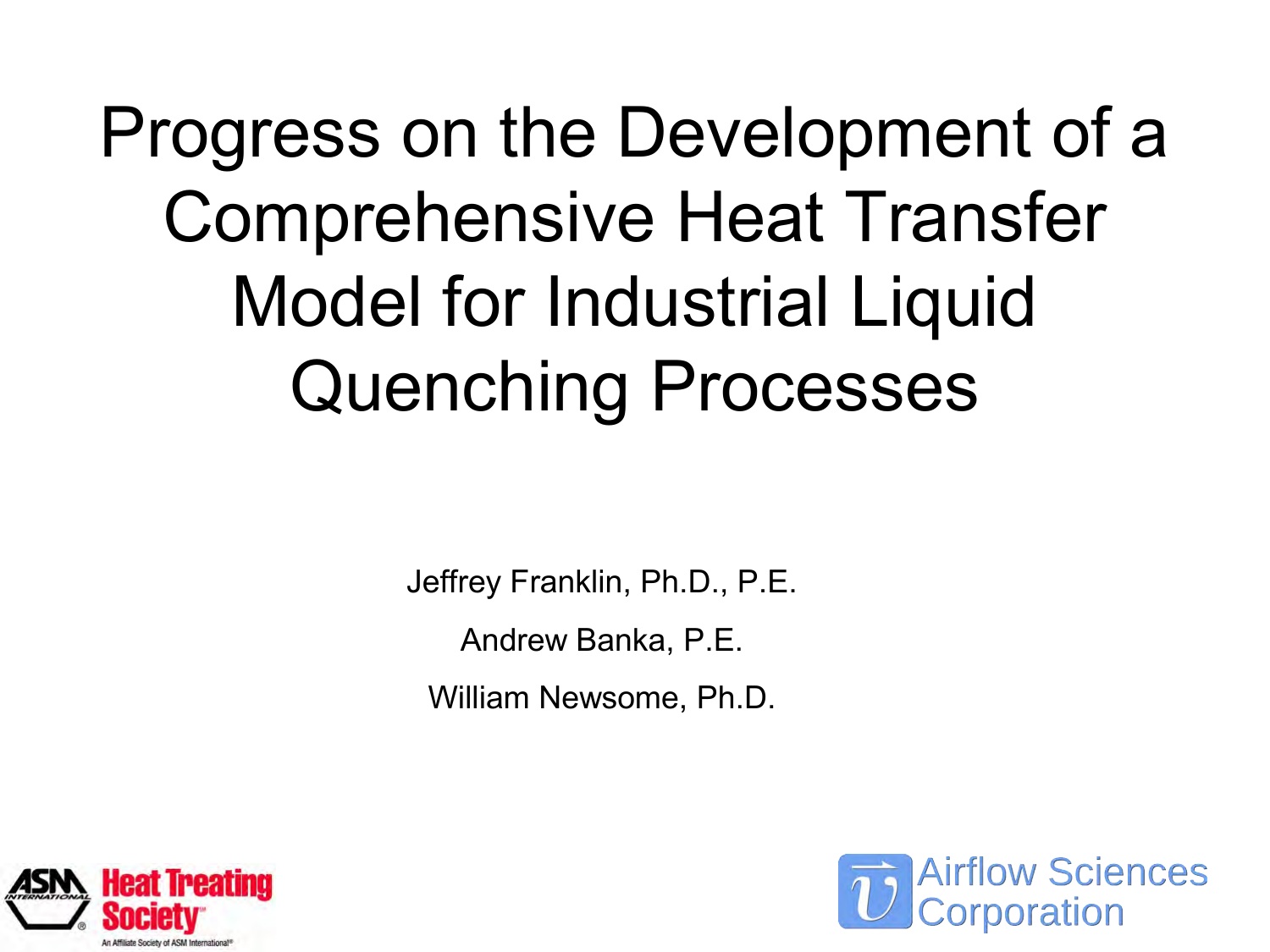# **Presentation Overview**

- ➢ Modeling objectives and approach
- ➢ Initial Model Development
	- ➢ *ivf* SmartQuench test probe
	- ➢ Overview of three boiling models
- ➢ Comparison with *ivf* probe data
- ➢ Flow boiling test fixture
- ➢ Path for numerical model improvements



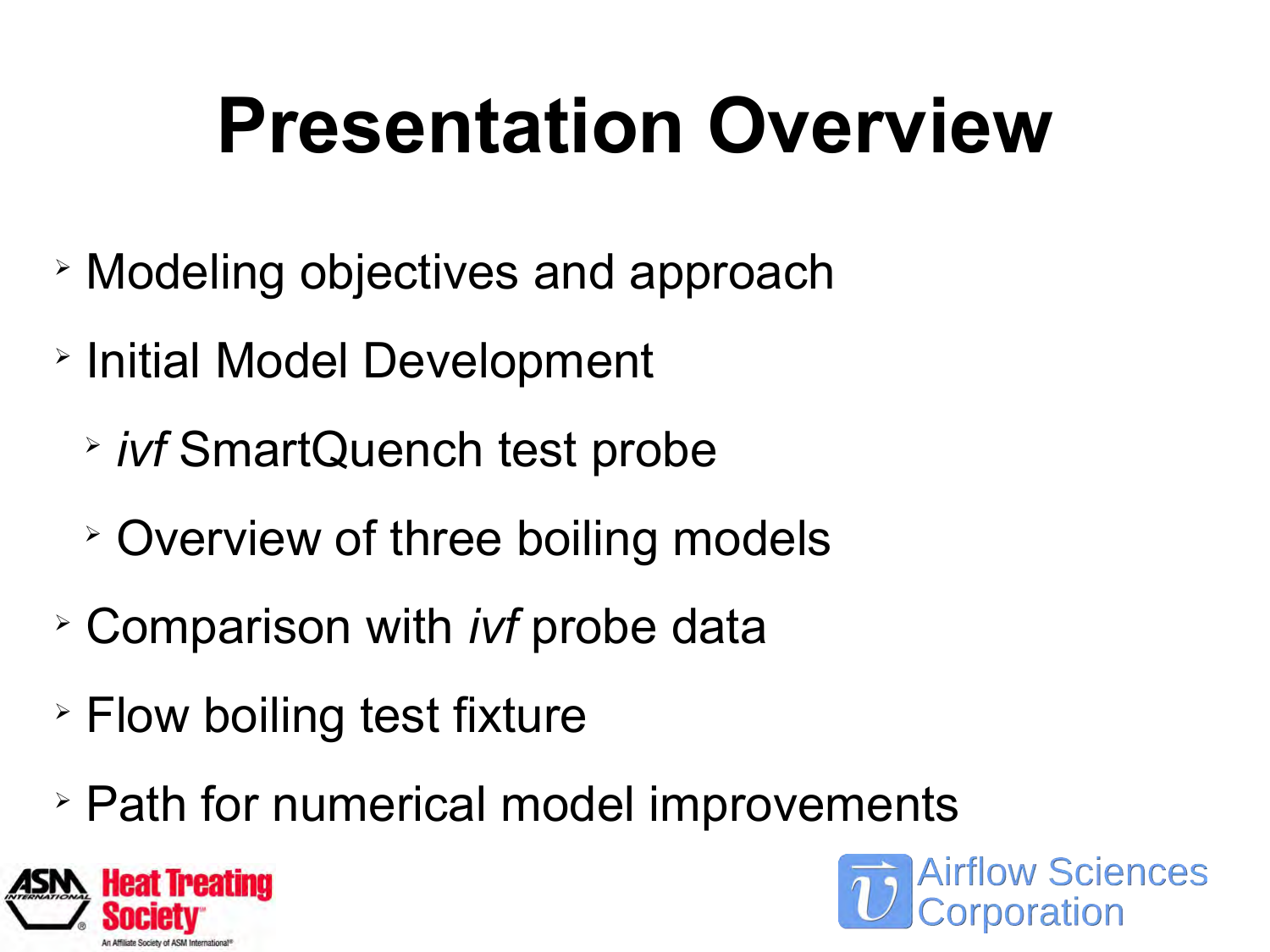# **Fundamental Model Objectives**

- Heat transfer model (CFD Framework)
- Characterize energy movement
- Focus on surface heat flux rates



**Airflow Sciences** 

orporation

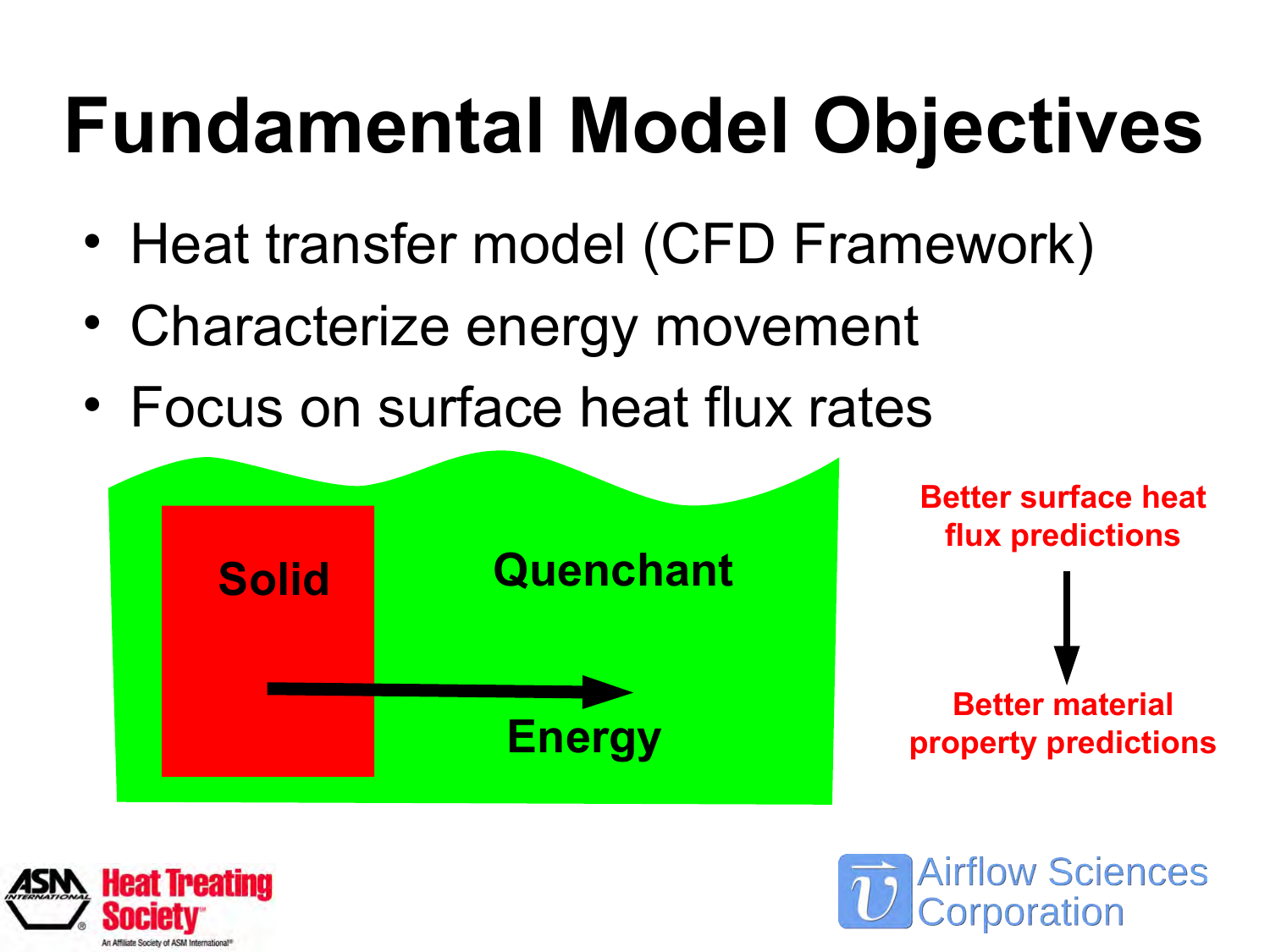# **Surface Relationship**  $q=h|\emph{T}_{\rm fluid}$ −*<sup>T</sup>*solid)



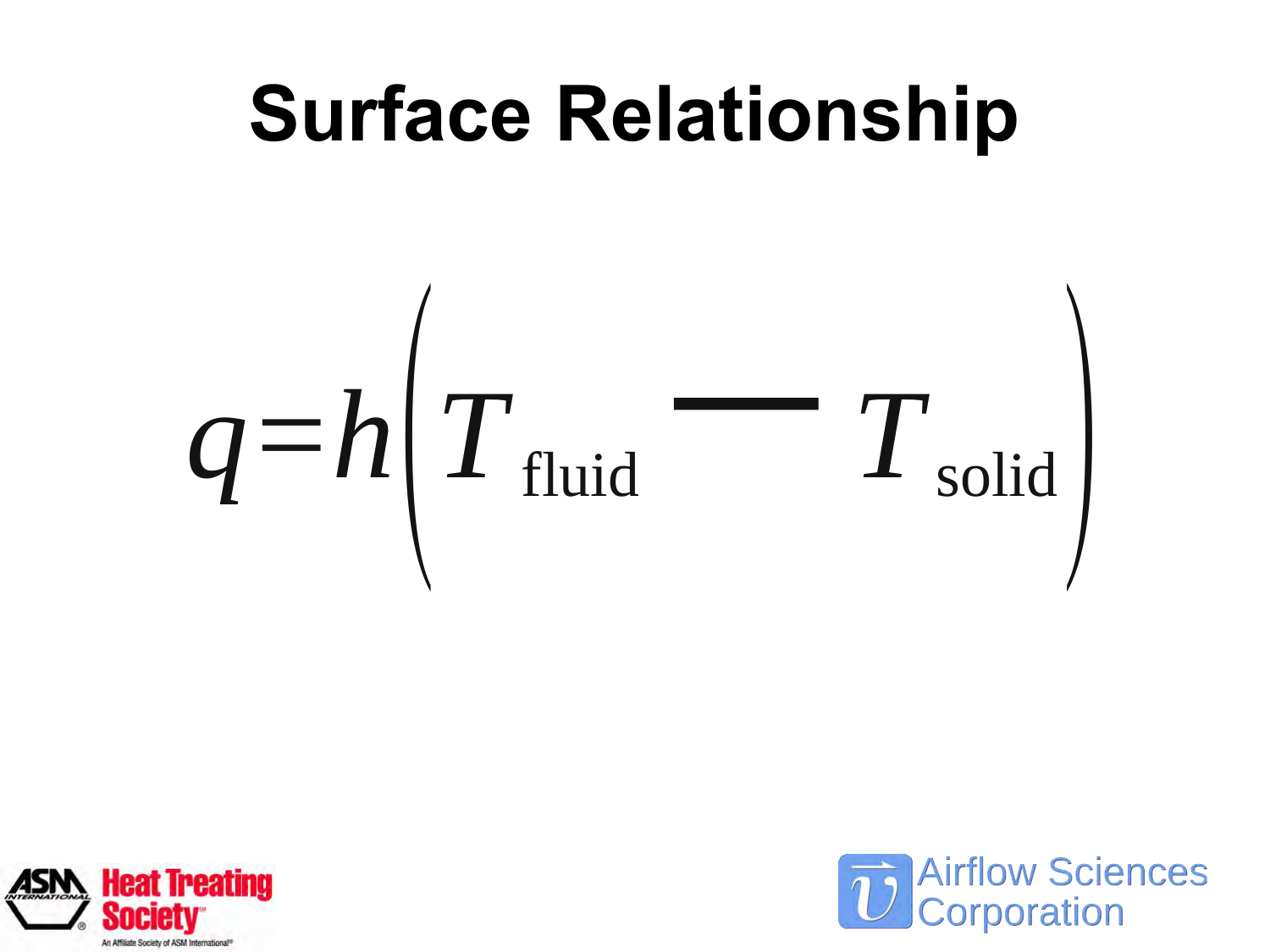



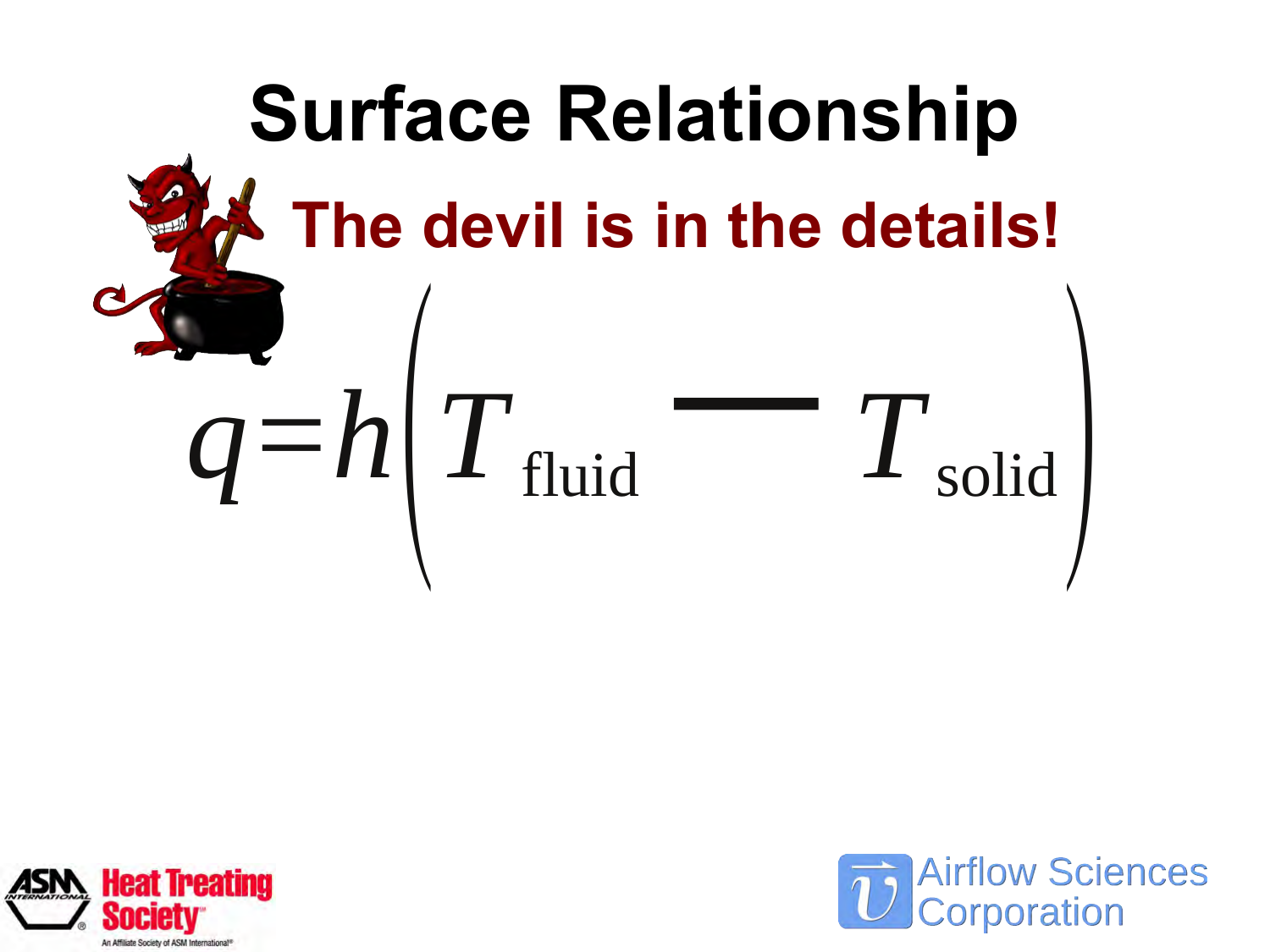



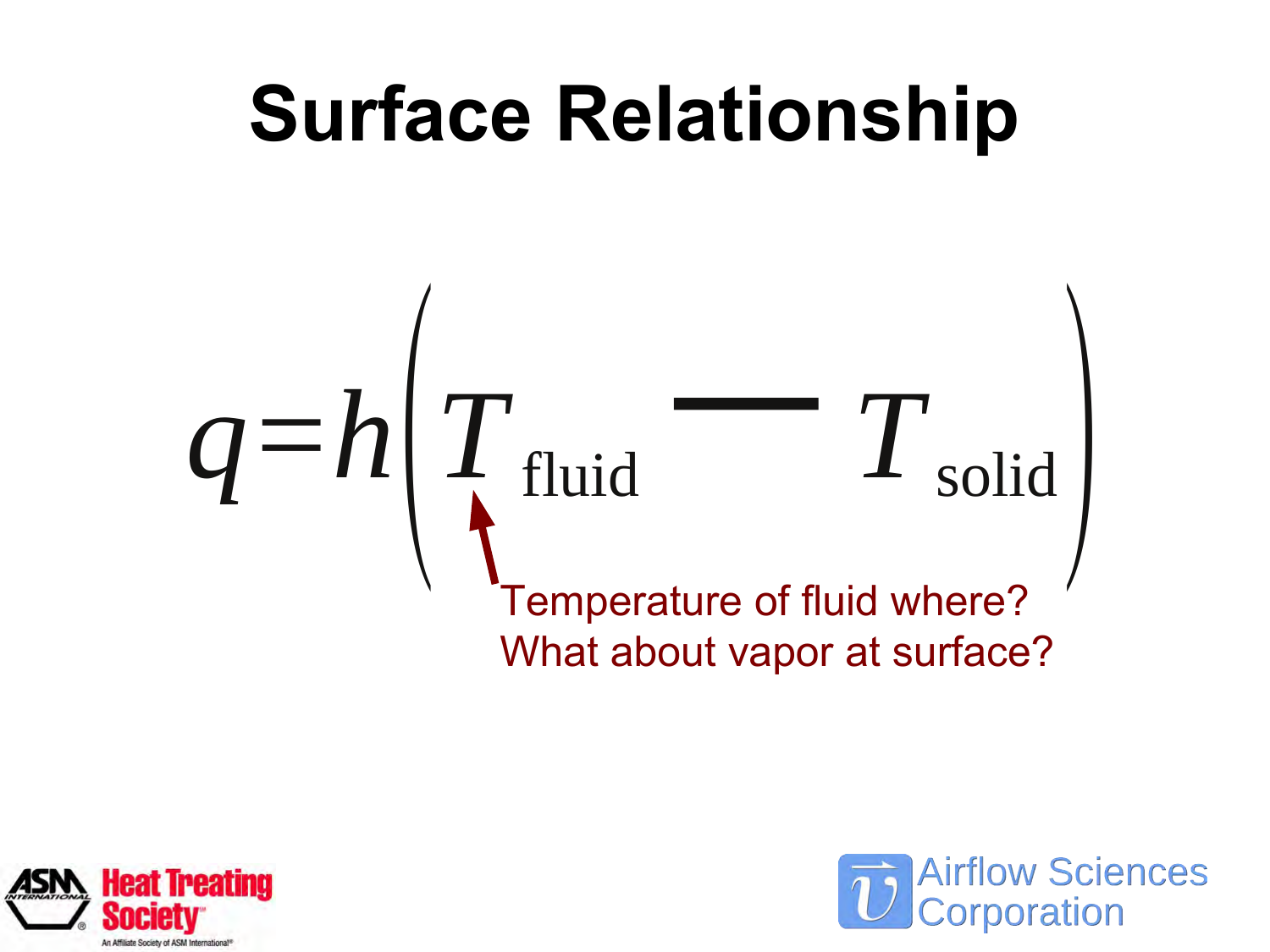



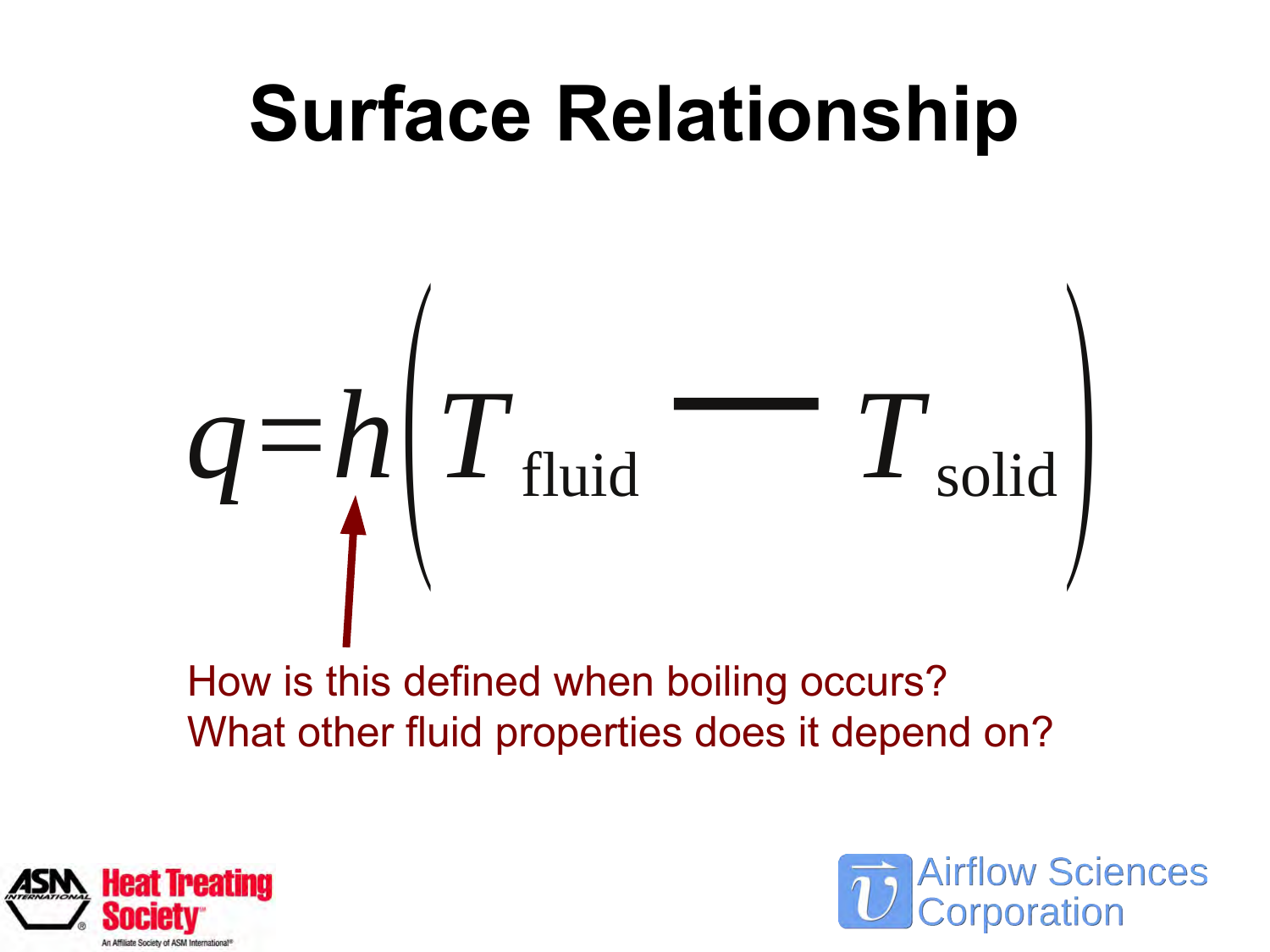# **Addressing The Details**

- Rely on additional physics
	- Include smaller length scale physics
		- Bubble dynamics
		- Near surface quenchant fluid velocity
		- Surface properties
	- Include material property variations
- Experimental data
	- Visual observations
	- Measured experimental data



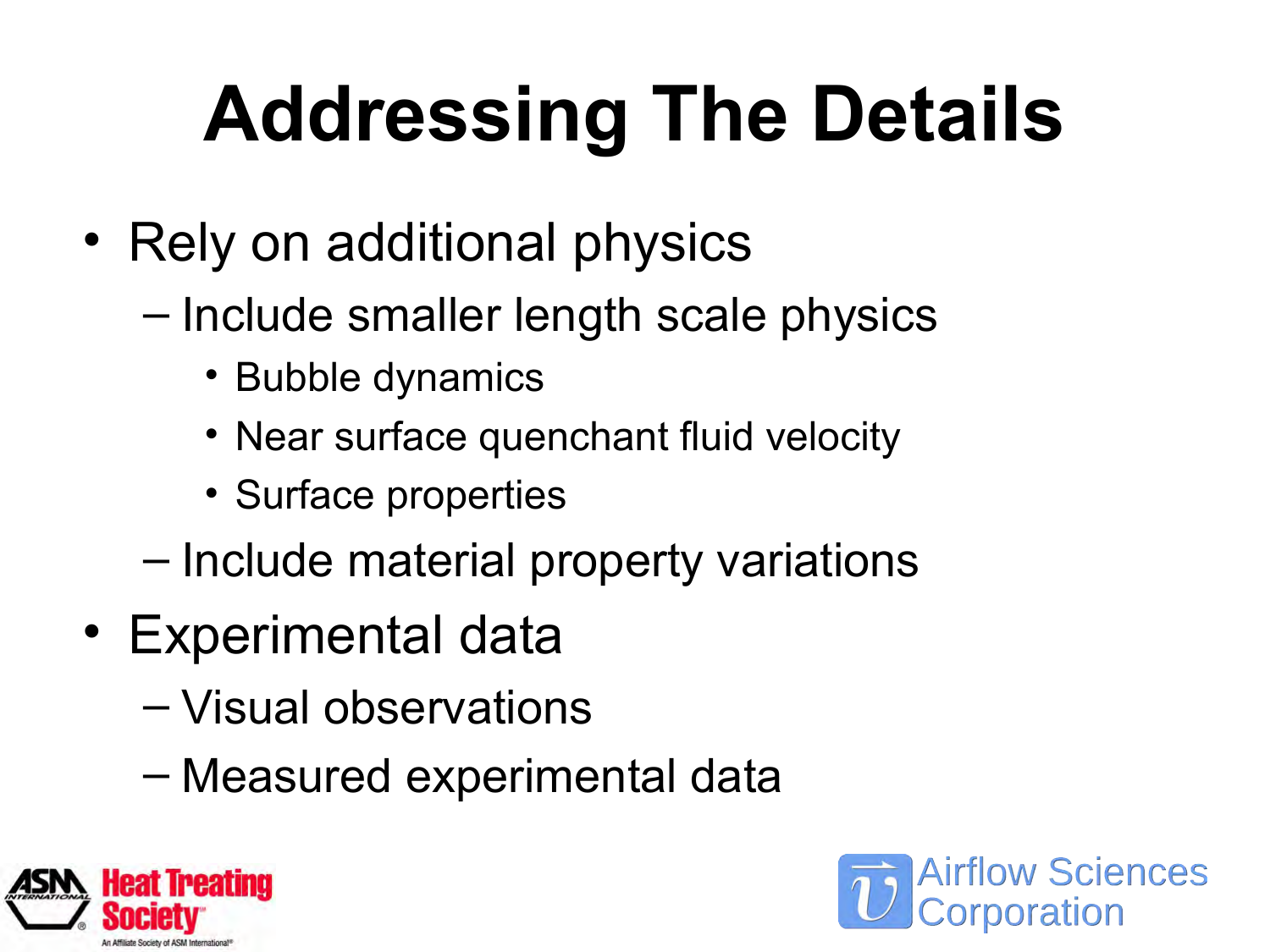# **Model Development Path**

- Adopt *ivf* SmartQuench test/probe
- Utilize experimental data to nail down equation details
	- Develop three separate approximations for surface heat flux.
- Use models to reproduce *ivf* data
- Evaluate/Validate model results



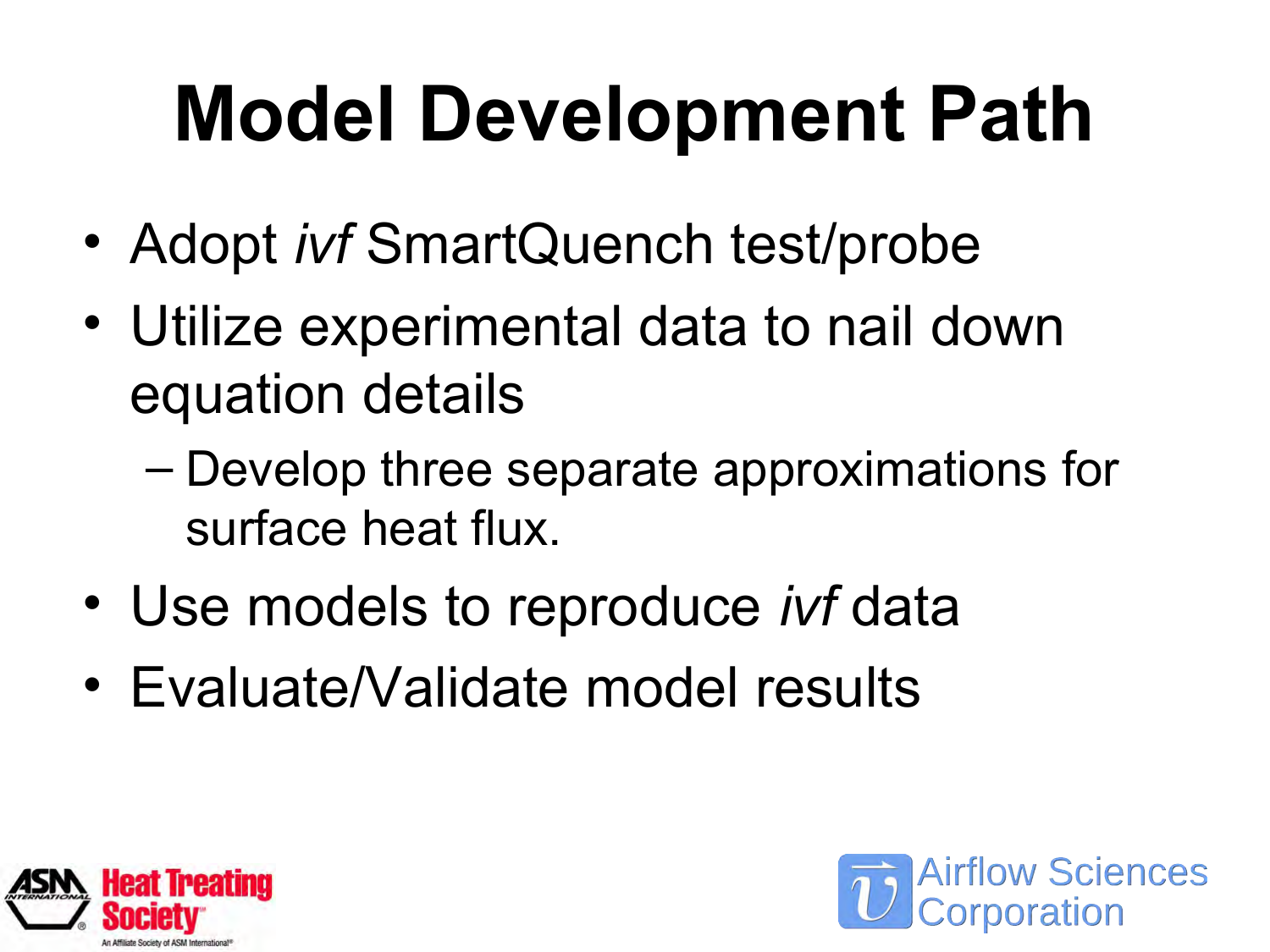#### *ivf* **SmartQuench Test Probe**

**(ISO/ASTM Compliant)**



An Affiliate Society of ASM International®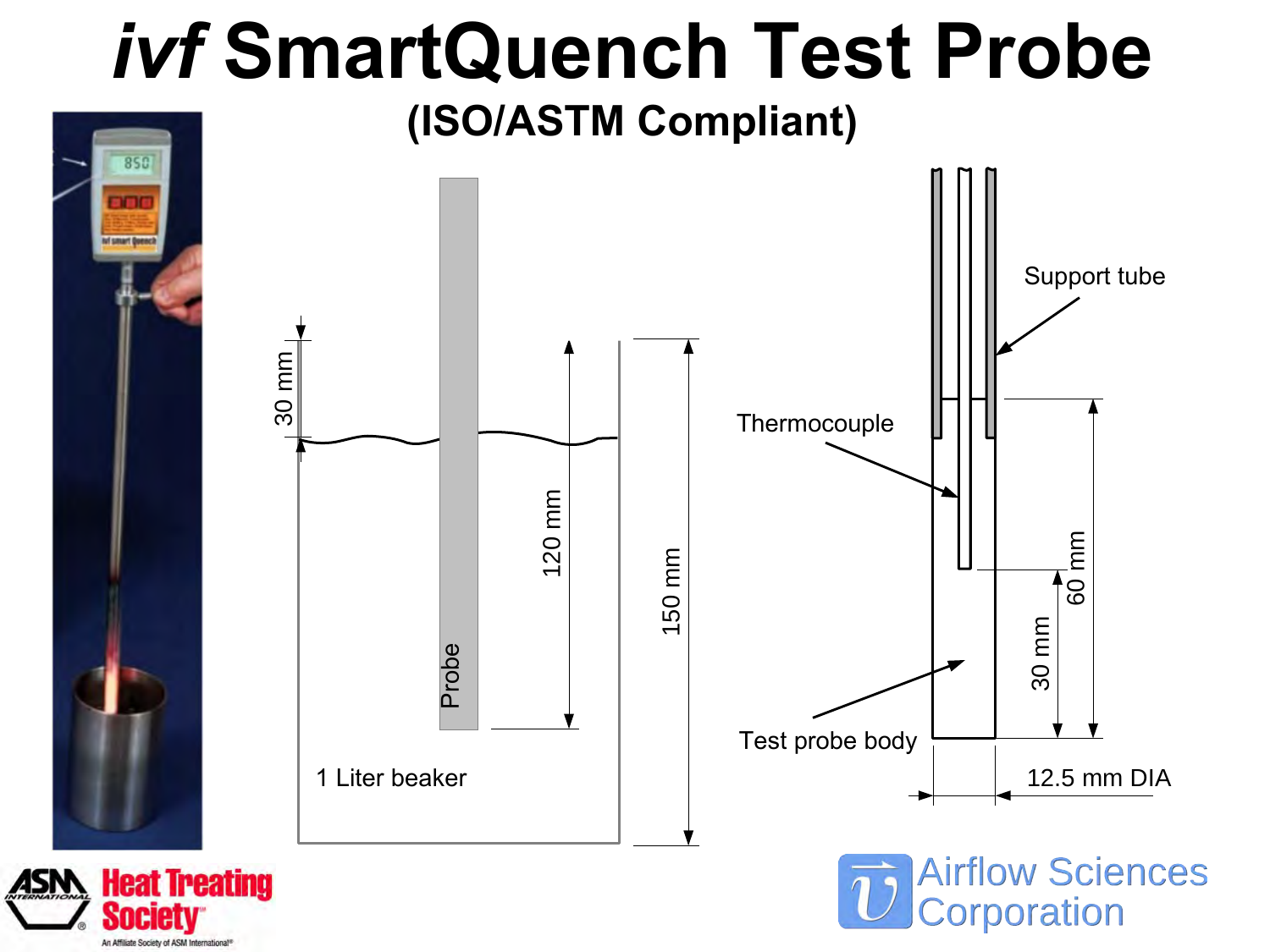# *ivf* **Quench Probe Data (Houghton 3420 Quench Oil)**



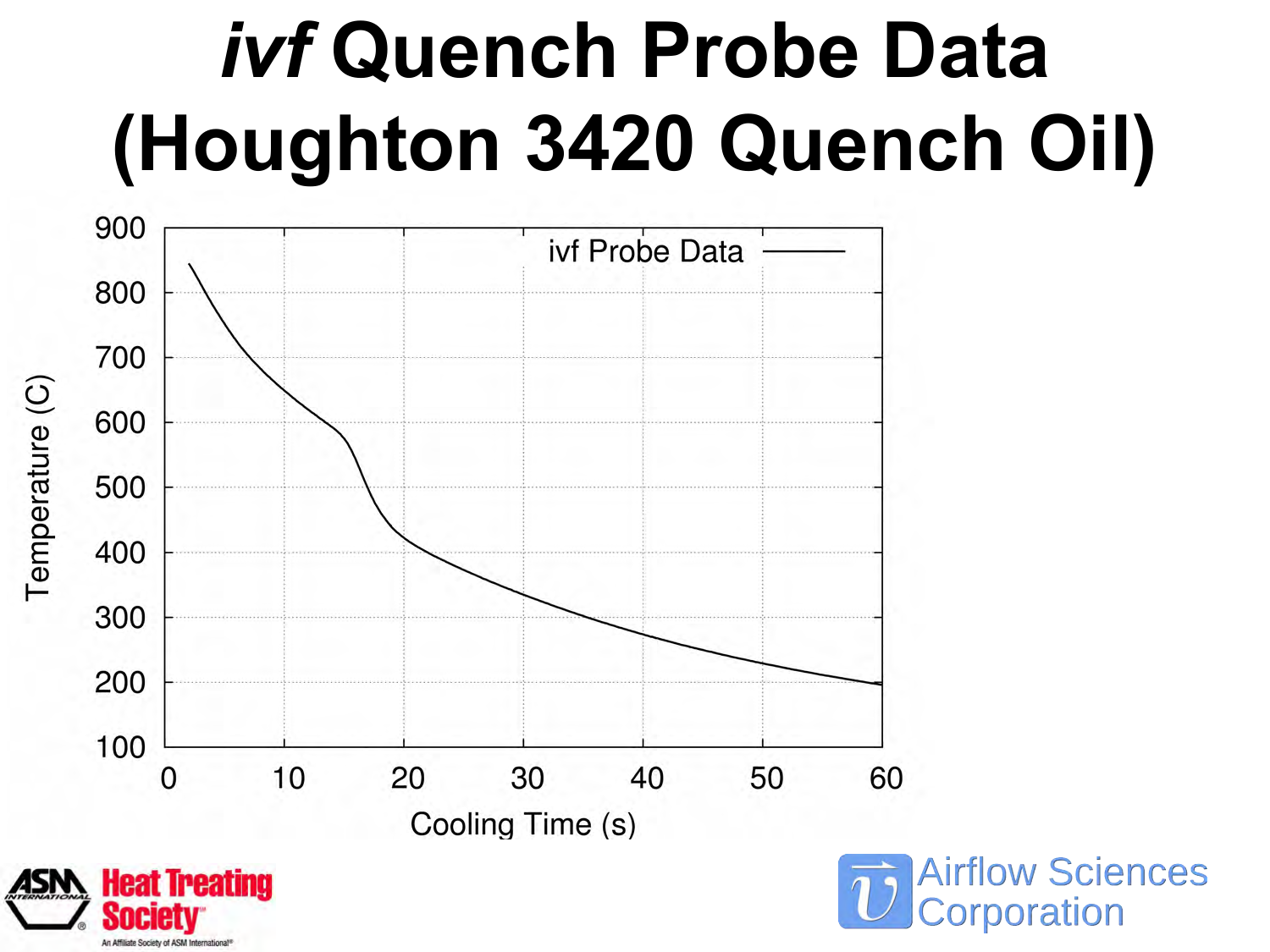# *ivf* **Quench Probe Data (Houghton 3420 Quench Oil)**



**Heat Treating** 

• Divide surface heat transfer model up into typical boiling regimes.

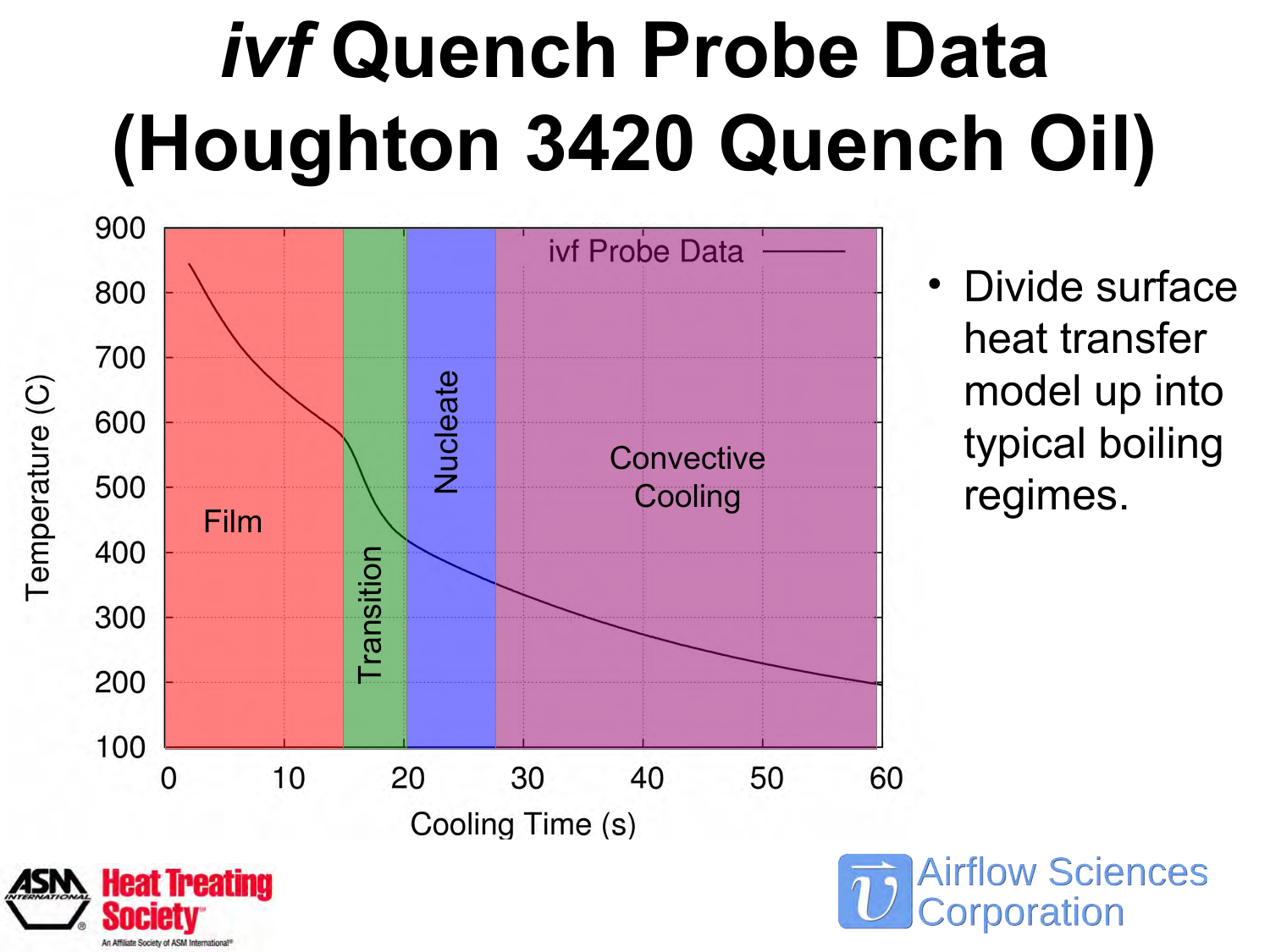# **Surface Heat Flux (Three Methods Explored)**

- Method 1 (Simplest Approach)
	- Assume constant heat flux for nucleate and transition boiling
- Method 2 (Add more physics)
	- Include nucleate boiling physics
		- Bubble Dynamics
		- Surface characteristics
- Method 3 (Add more physics)
	- Include film boiling approximation



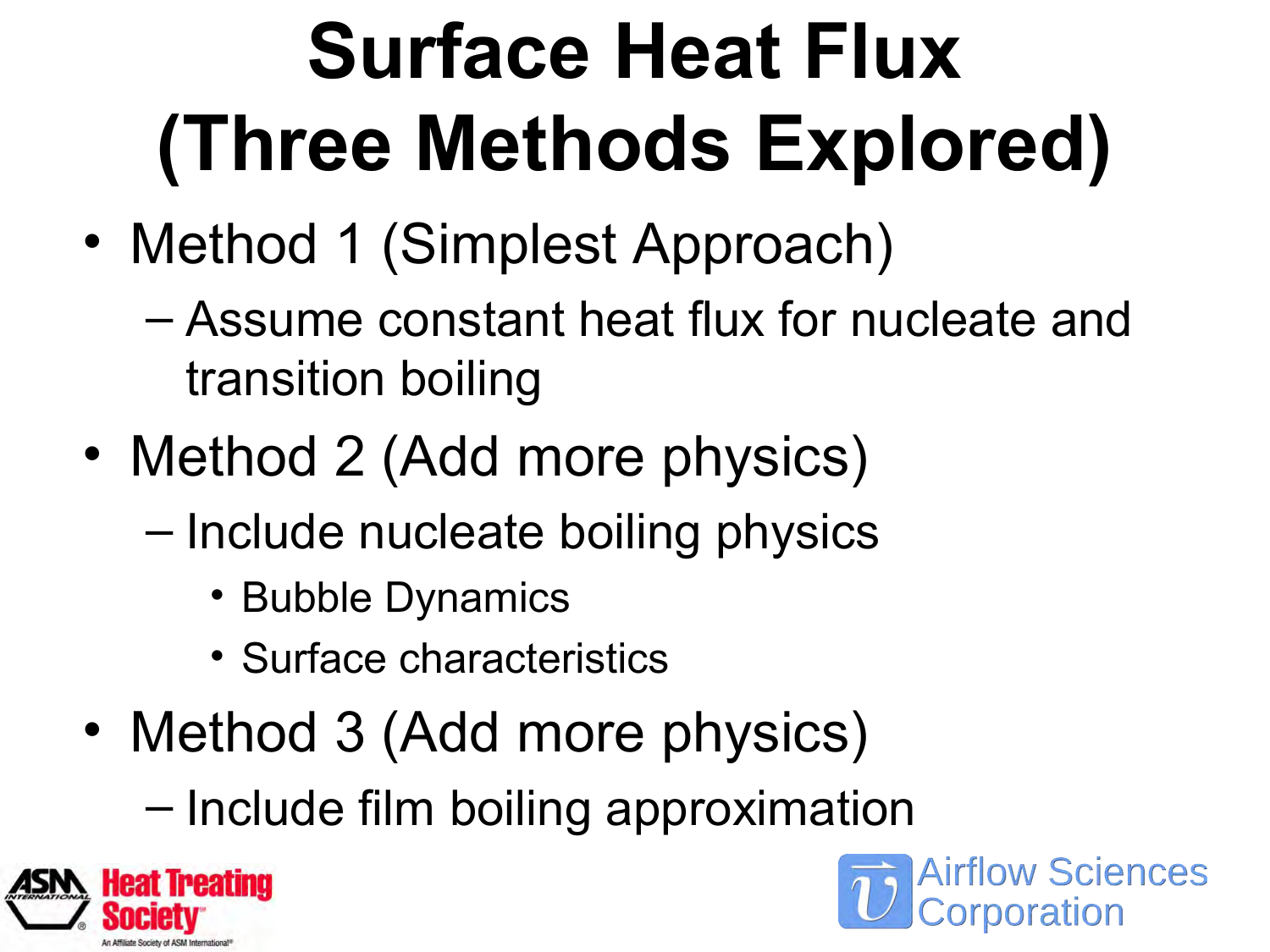## **Method 1**

#### **Surface Heat Flux vs. Solid Surface Temperature**

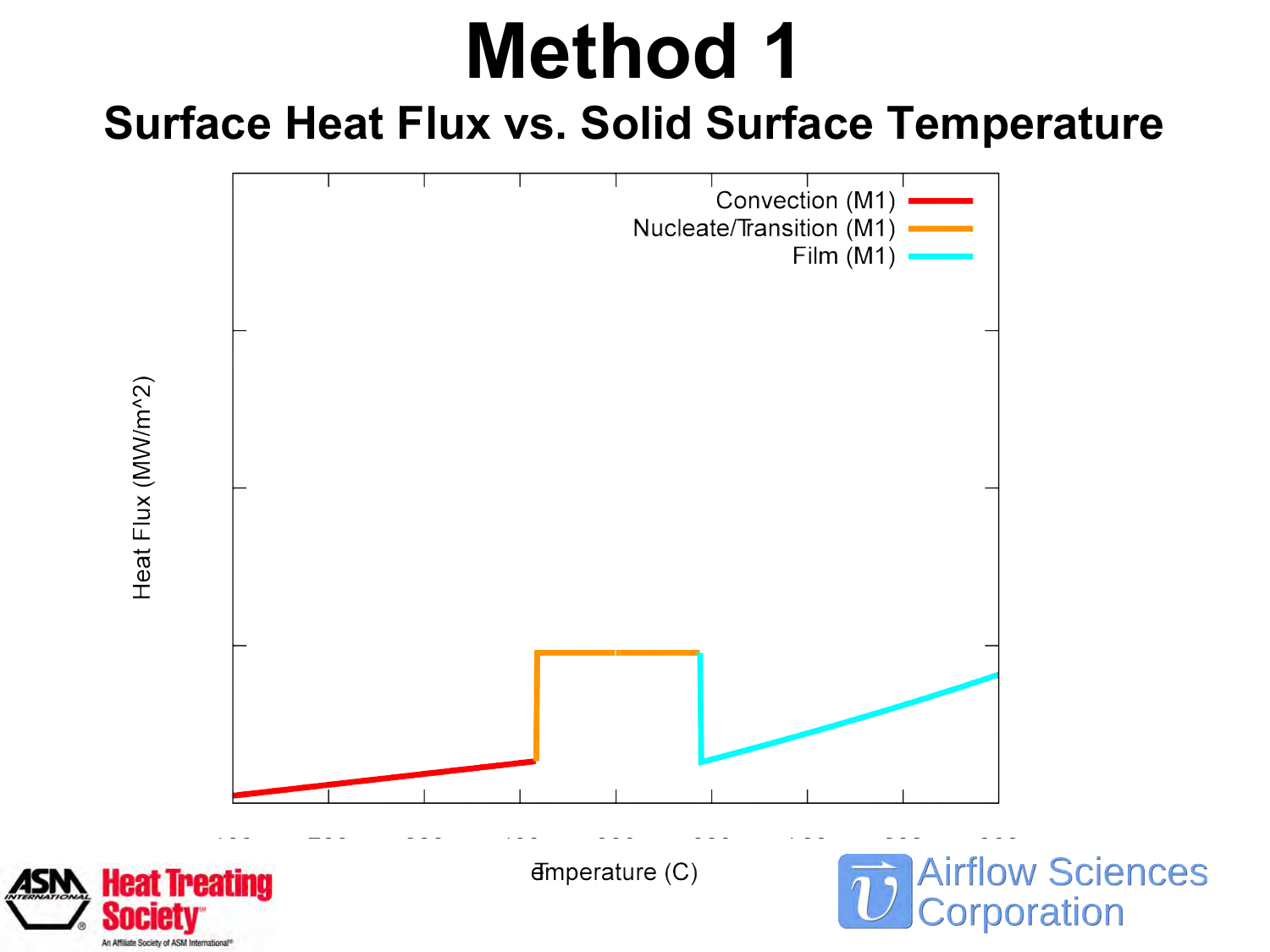## **Method 2**

#### **Surface Heat Flux vs. Solid Surface Temperature**



 $\Phi$ mperature (C)

**Airflow Sciences Corporation** 

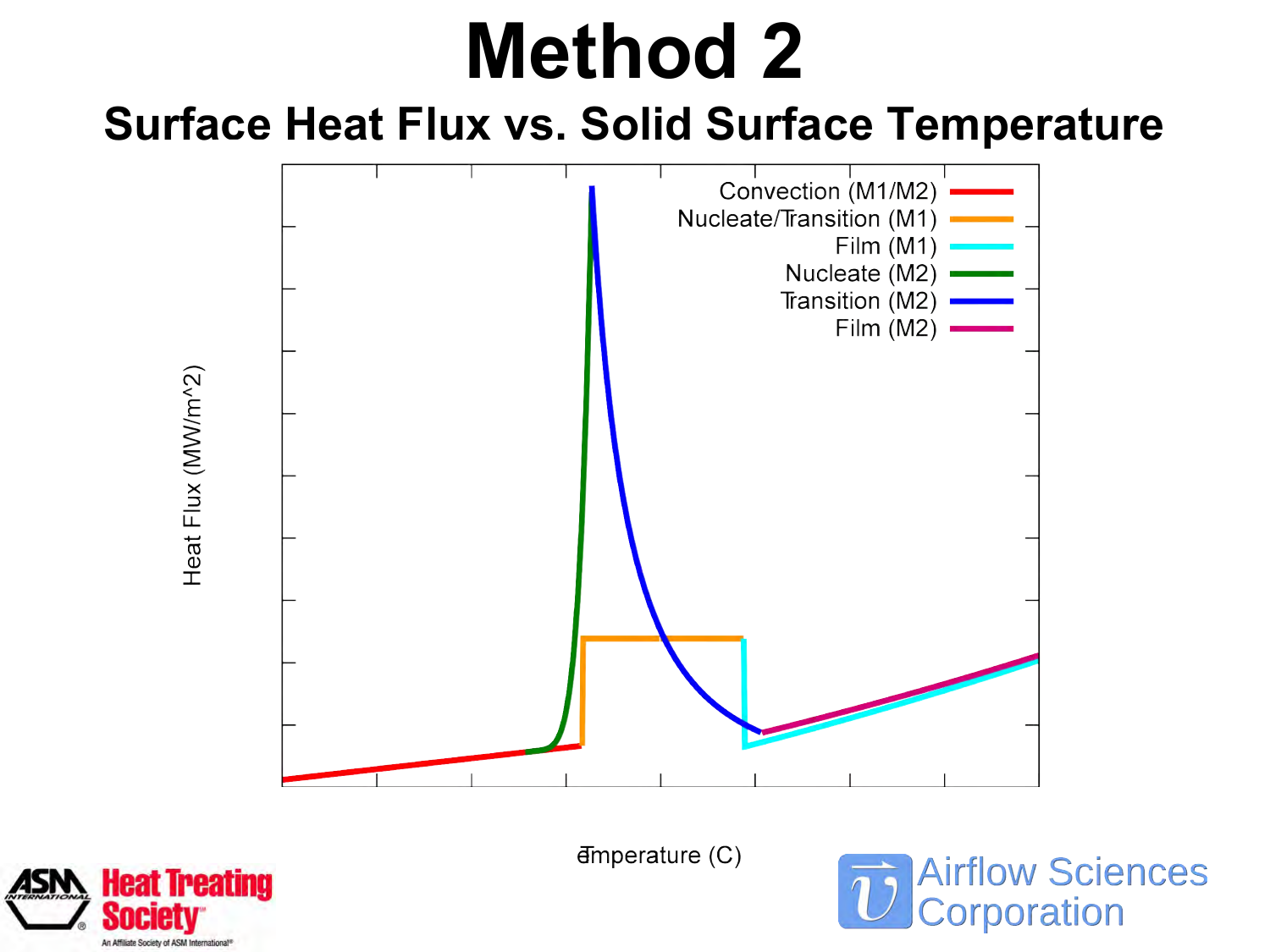# *ivf* **Probe CFD Simulation**

- 2D Axi-Symmetric model
- Transient
- Internal probe geometry details included
- Developed heat flux models applied at probe surface



**Airflow Sciences** 

poration

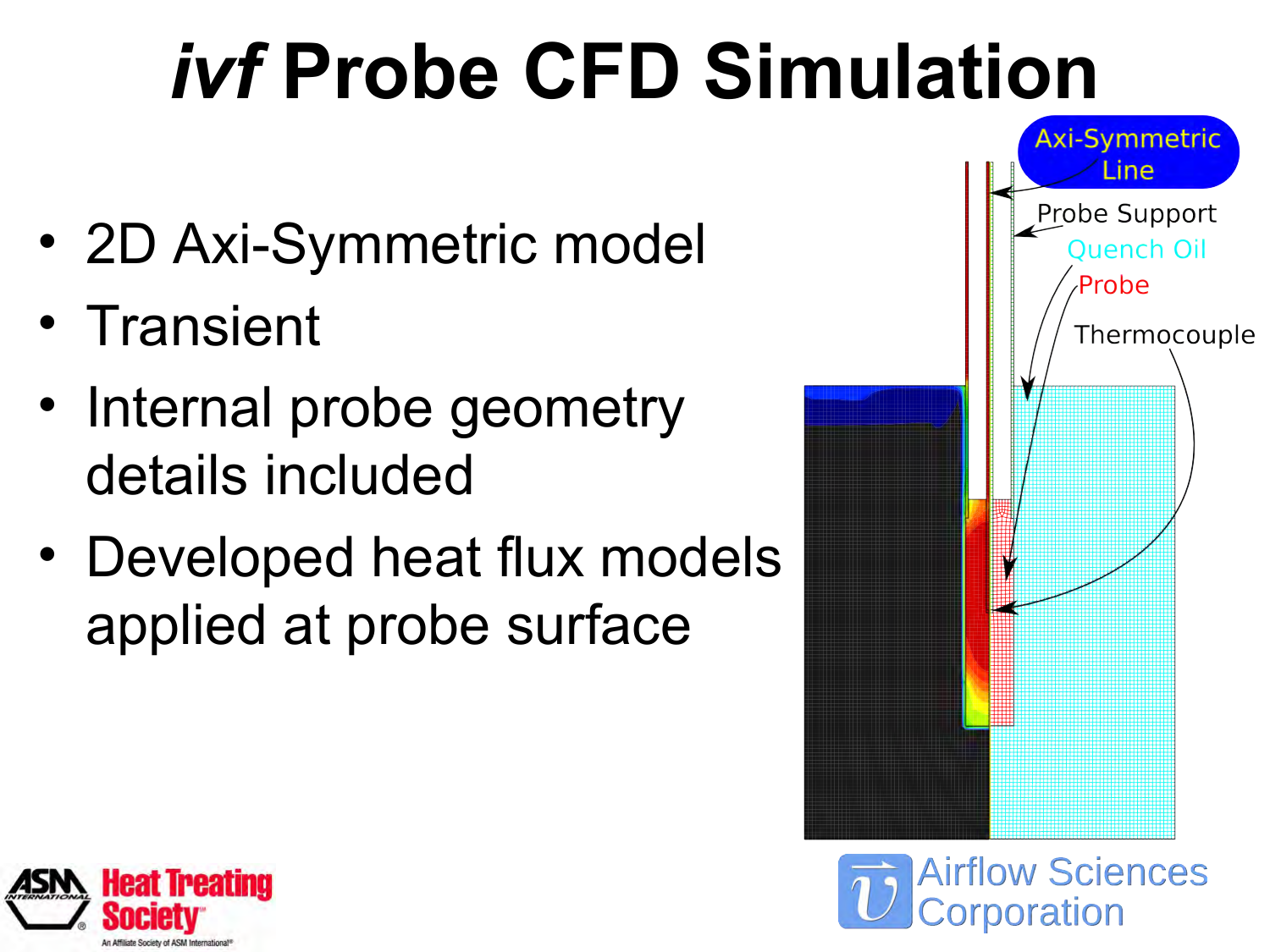#### **Ivf Probe CFD Simulation Predicted Thermocouple Temperature History**





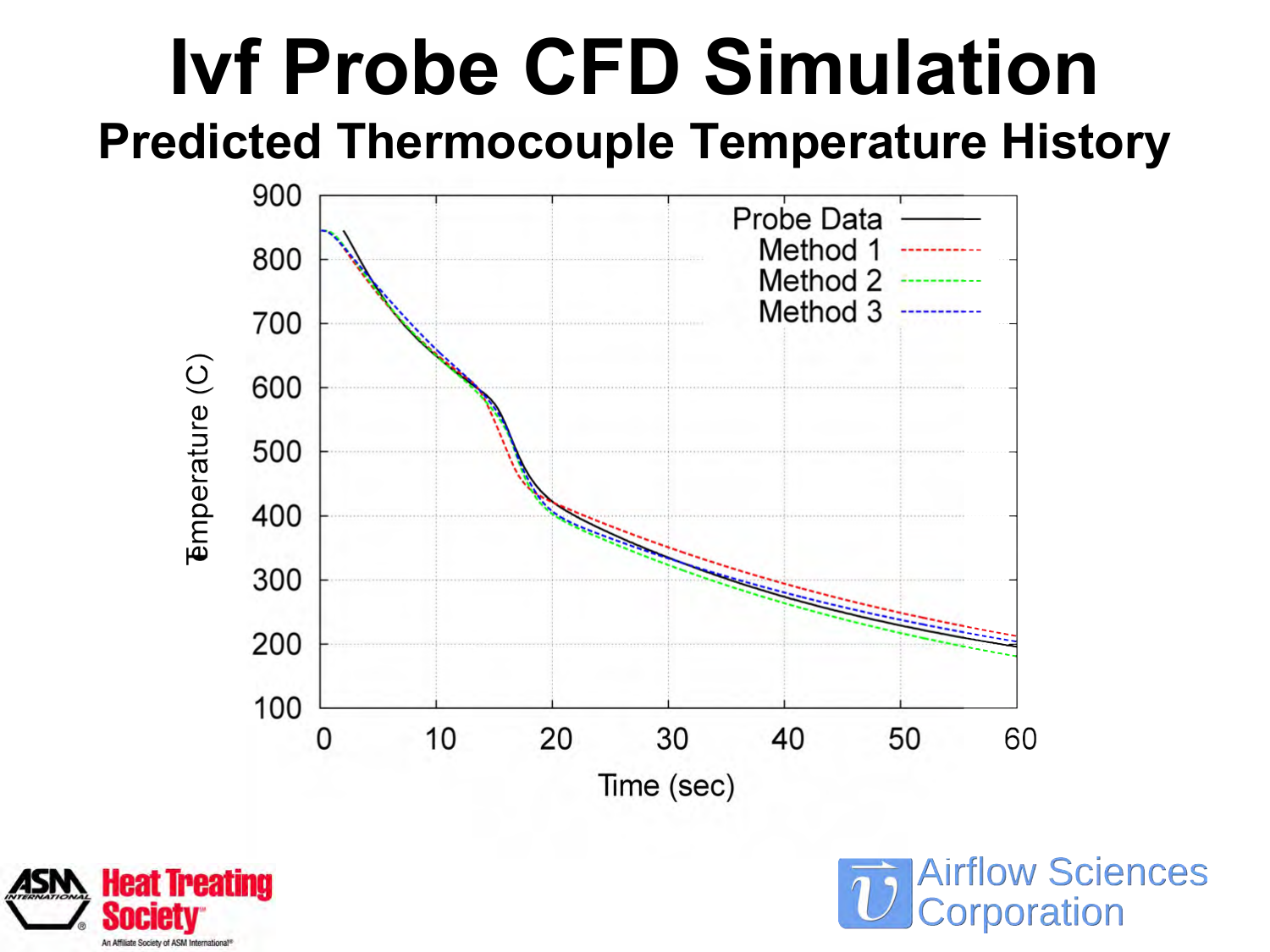# **Moving Beyond The Paradox**

- Multiple surface heat flux approximations can and do result in similar thermocouple histories.
- Need steady state surface heat flux data vs. surface temperature





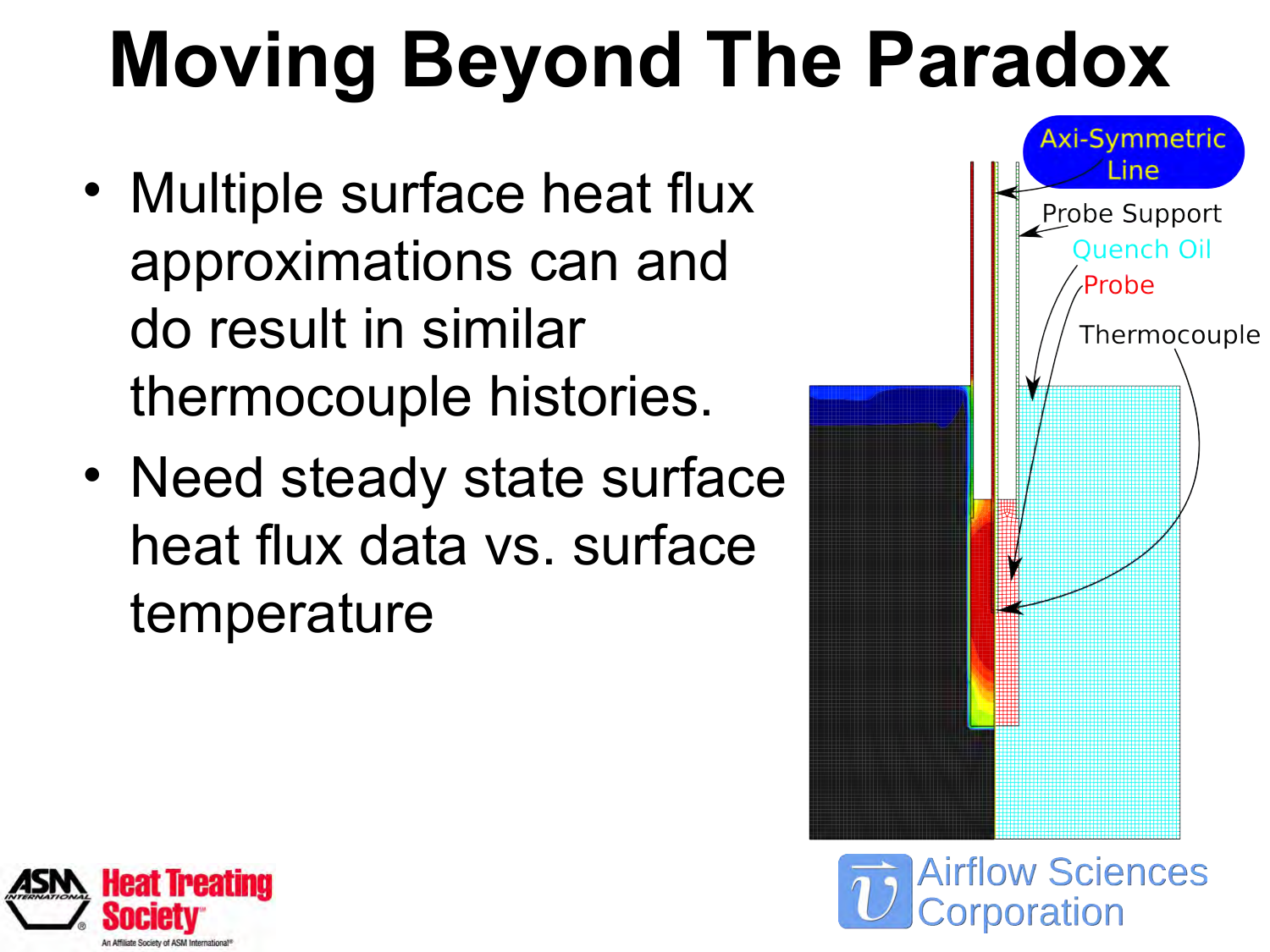# **Flow Boiling Test Fixture**

- Design/Construct flow boiling test fixture
	- Target gathering steady state heat flux data
- Build matrix of experimental data for model development and validation.
	- Steady state heat flux
		- Vary surface temperature
		- Fluid velocity

• ……

• Surface orientation



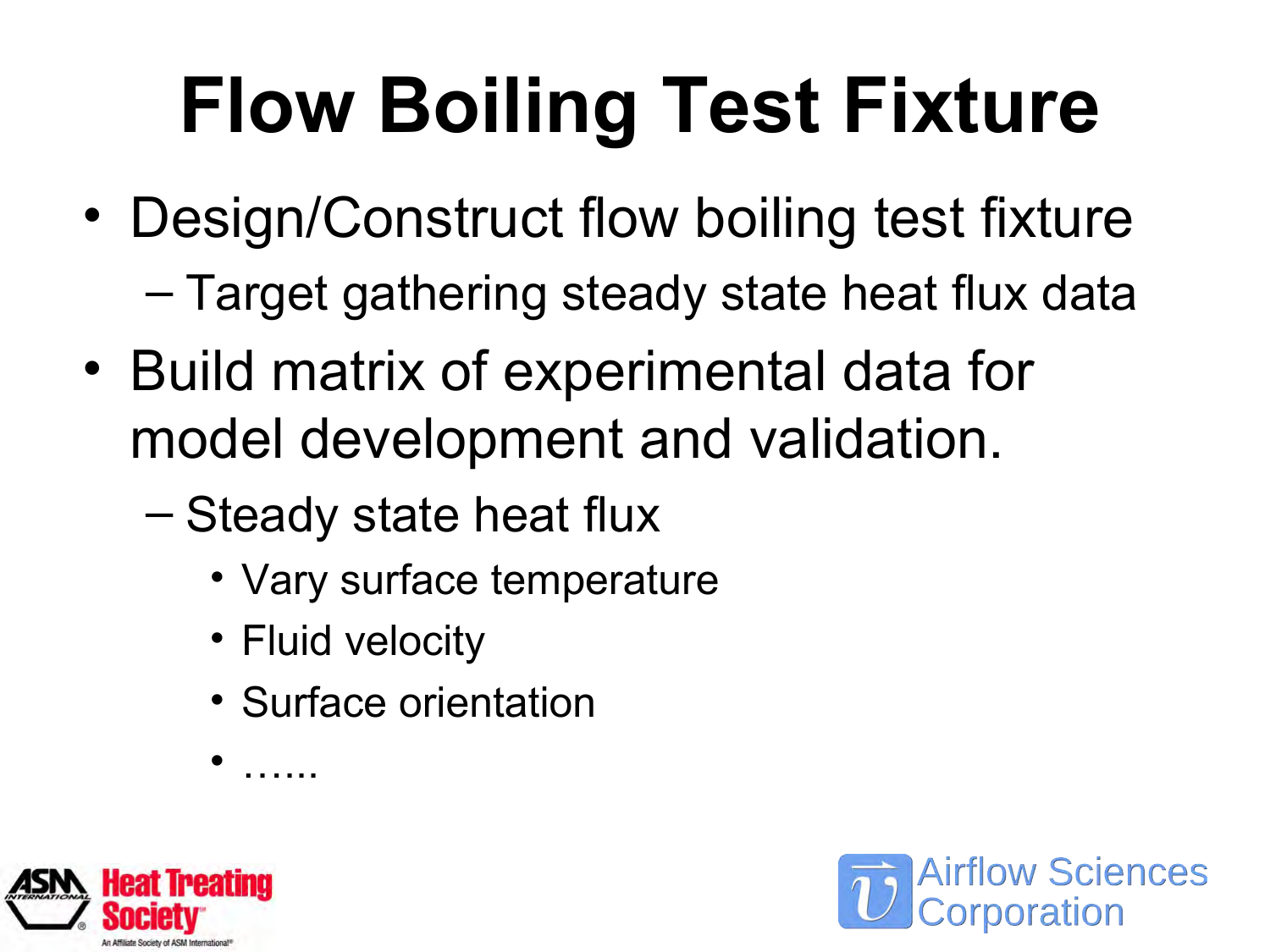# **Test Fixture Overview (Heater Assembly)**

• Settling chamber to provide good flow quality

- Heated surface on side of test channel (omitted for clarity)
- Remaining side of test channel are glass for photo/observation

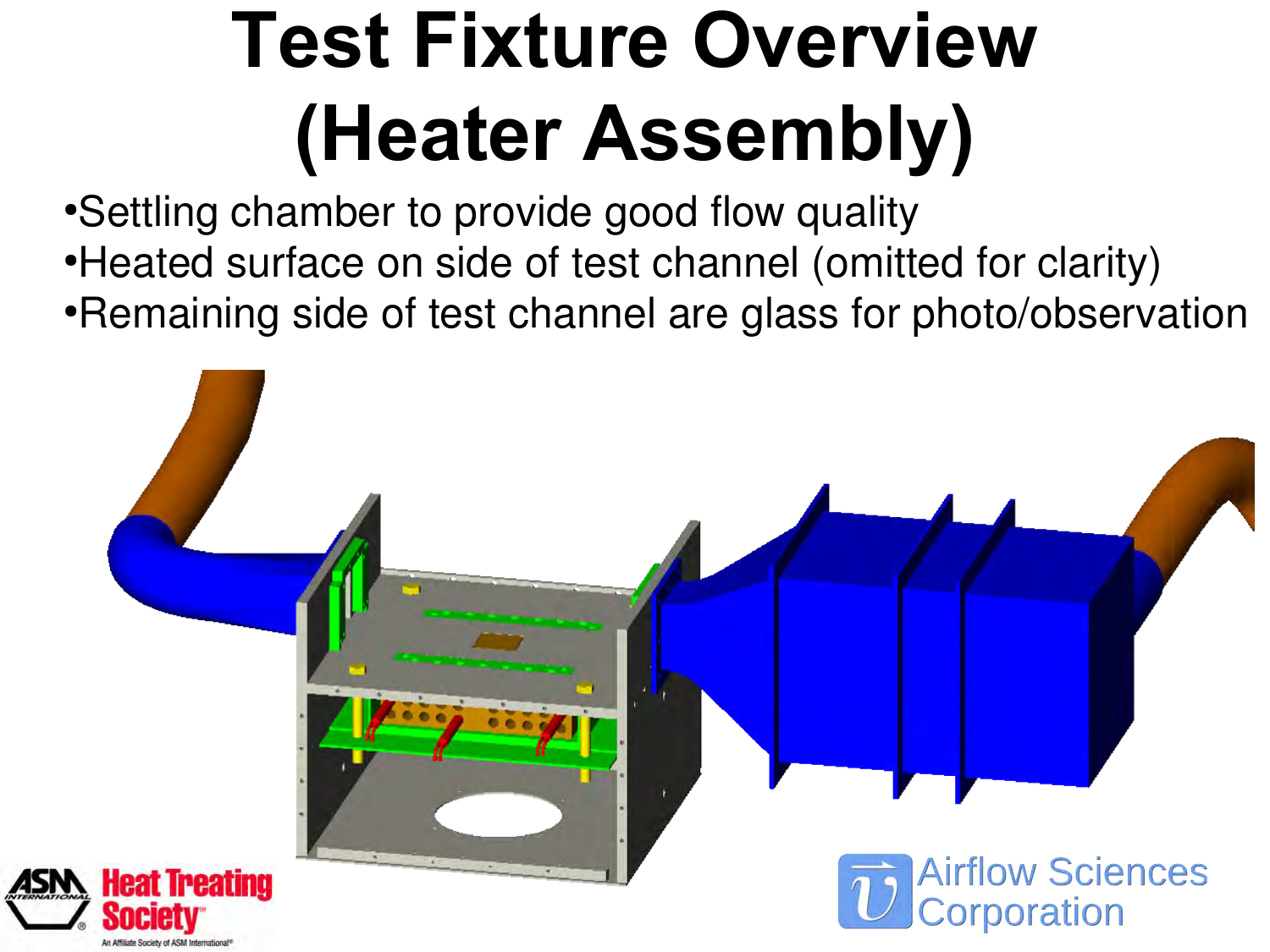## **Flow Boiling Data (Improve our models)**



Heat Flux (MW/m^2)



 $H$ mperature  $(C)$ 

**Airflow Sciences** Corporation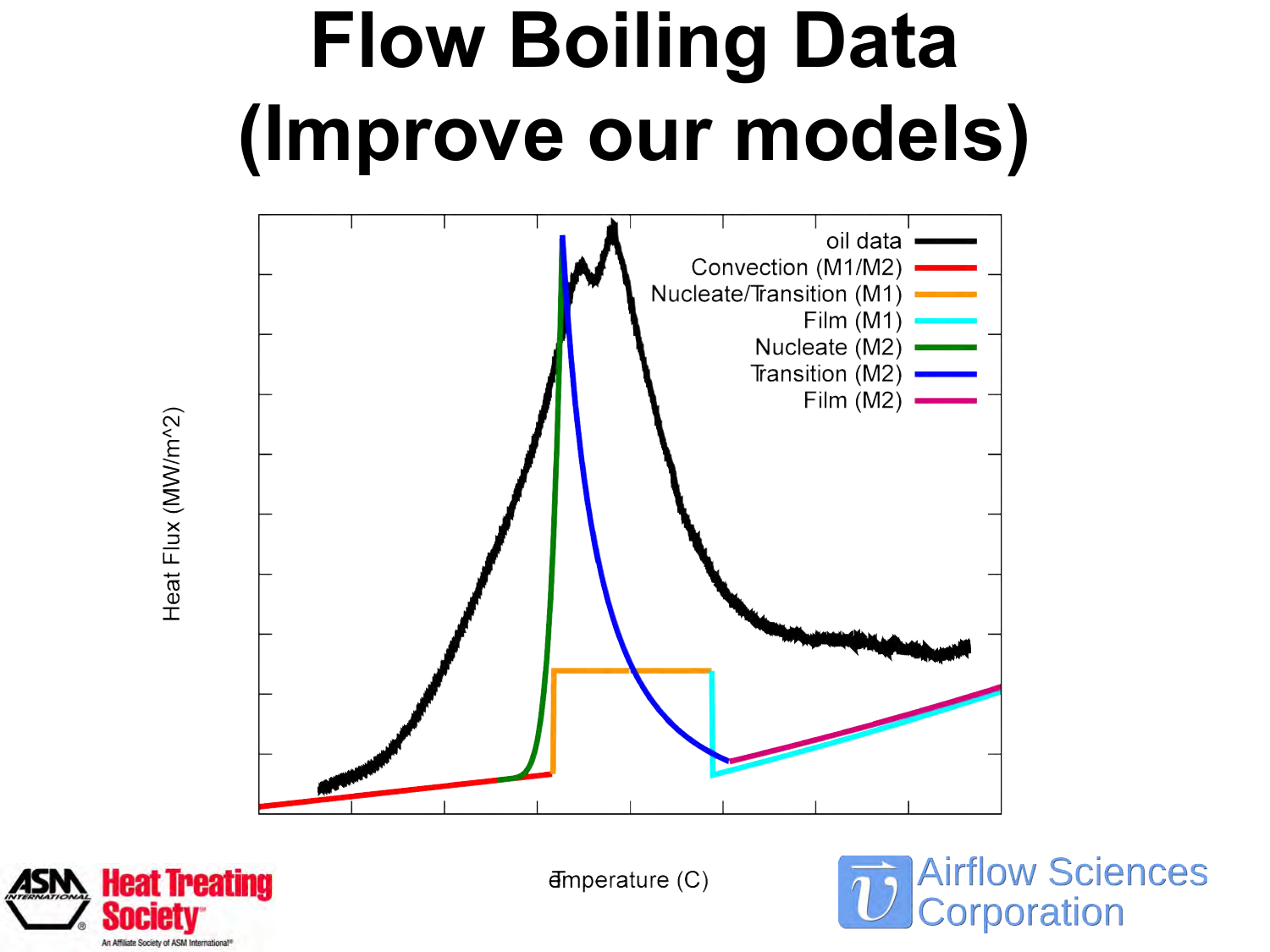# **Conclusions**

- Current heat flux validation methods can show correlation using more than one surface heat representation. The paradox!
- High quality surface heat flux data is currently being gathered.
- The improved data will lead to surface heat flux models that can be validated with a higher degree of confidence.